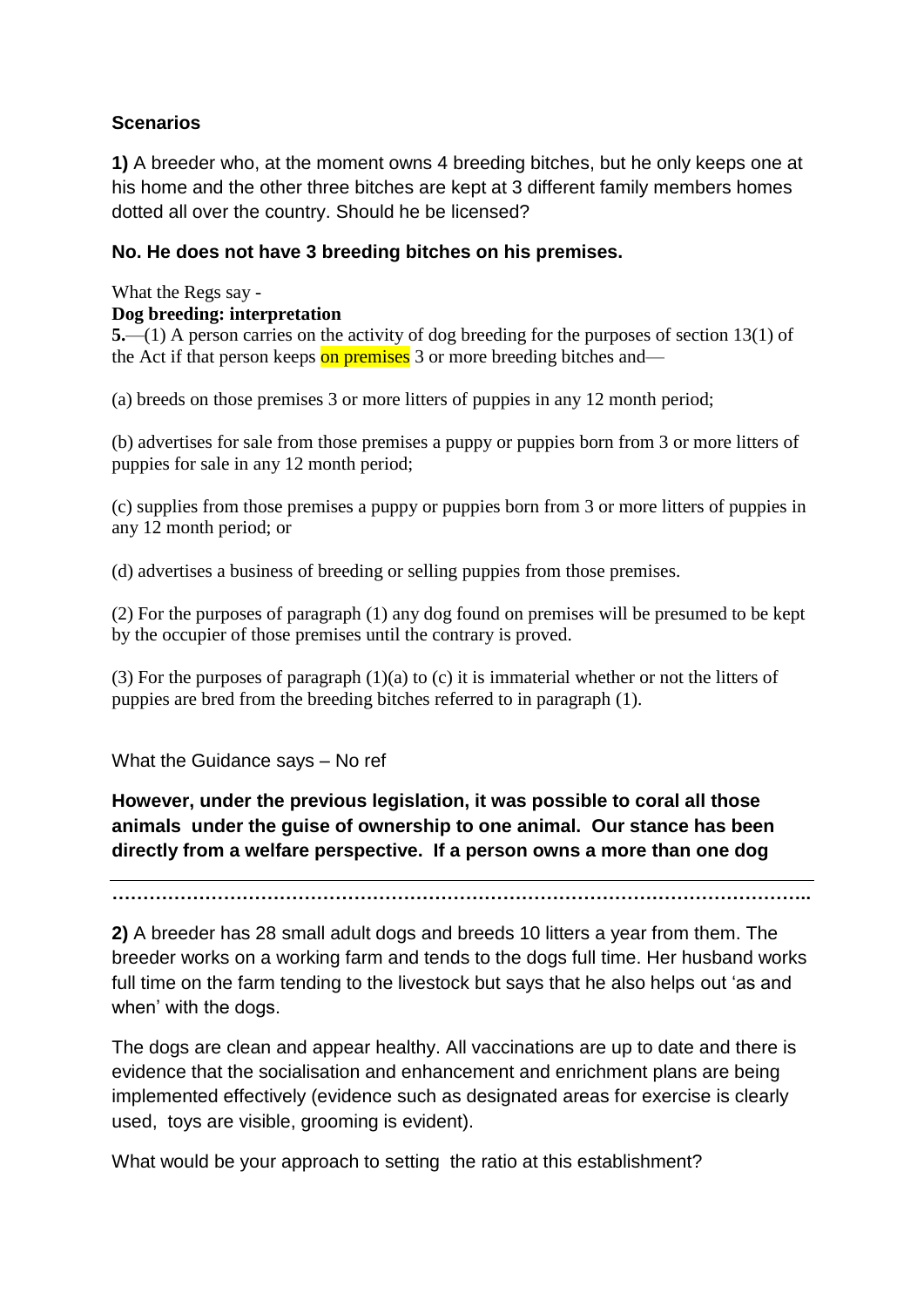## **This would depend on many factors so there is no definitive answer**.

What the regs say -

(2) The local authority must attach to each licence granted—

(a) the conditions contained in Schedule 1 to these Regulations;

(b) a condition specifying the maximum number of adult dogs and puppies to be kept under the terms of the licence; and

(c) a condition specifying a staff to adult dog ratio which must ensure as a minimum staff requirement—

(i) 1 full-time attendant per 20 adult dogs kept; or

(ii) 1 part-time attendant per 10 adult dogs kept.

#### What the guidance says –

The local authority should have regard to factors such as the size and type of dogs kept at a dog breeding establishment when deciding the most appropriate staff: adult dog ratio to apply.

In particular, this relates to accommodation; the dogs' health, environmental and socialisation needs. The Regulations state that the maximum number of adult dogs and puppies kept at any one time is stated on the licence and in no case will exceed 20 adult dogs per full time attendant or 10 adult dogs per part time attendant in line with the definitions provided in the Regulations.

Supervision should be by a suitable and competent person who should be at least 16 years of age. They should be available, and capable of dealing with emergencies.

………………………………………………………………………………………………… …………………………

**3)** A breeder has 15 adult dogs (Labradors) and breeds 8 litters a year from them. When inspecting you find evidence that the exercise area has not been used for the last few months and the dogs look in poor condition. The breeder explains that his son used to help out but has recently moved out but he feels that he is still capable of running the premises on his own.

It is likely that there will be issues with the existing conditions so in addition to addressing those, what would be your approach in setting the ratio at this establishment?

**This would depend on many factors so there is no definitive answer**.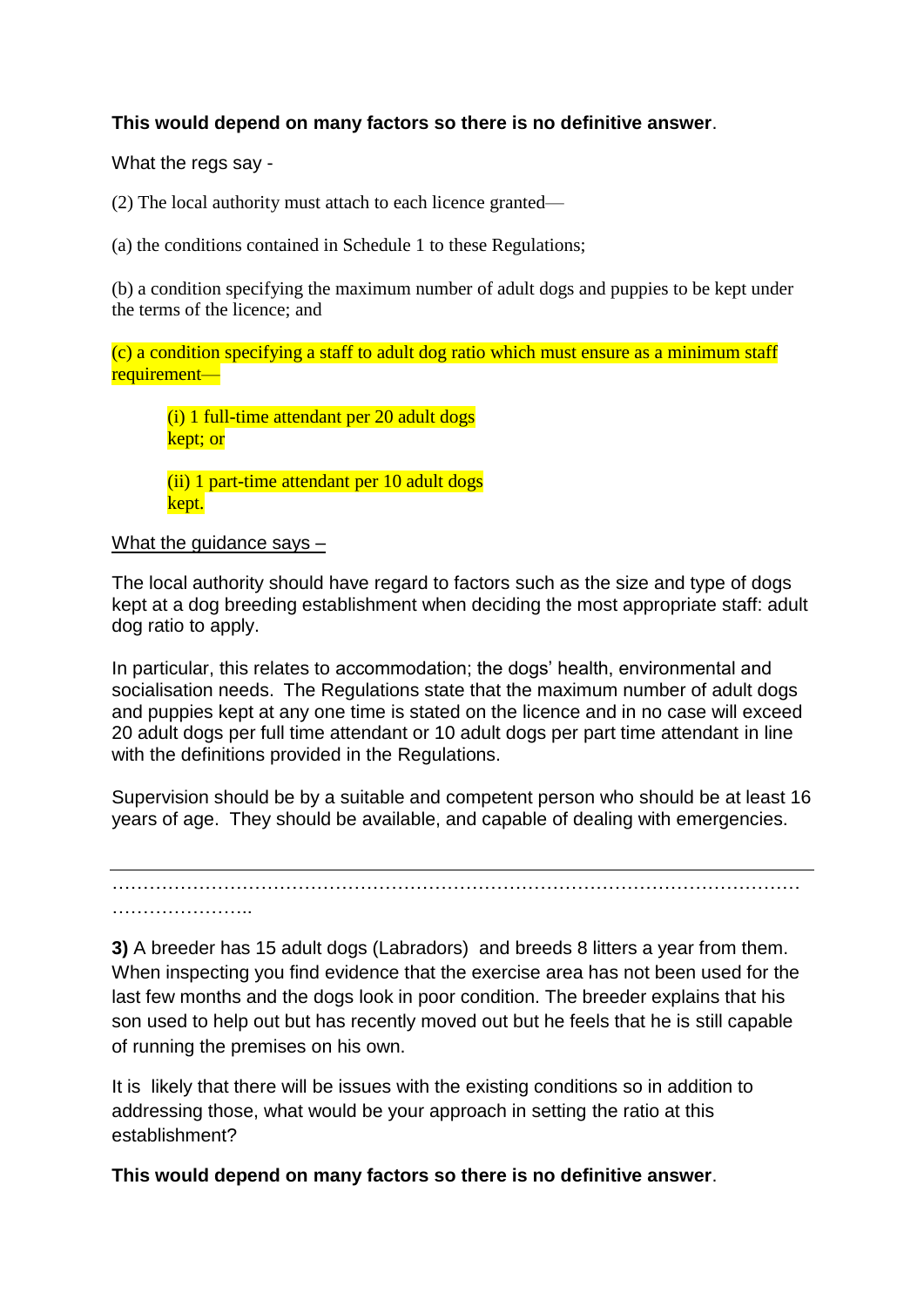(2) The local authority must attach to each licence granted—

(a) the conditions contained in Schedule 1 to these Regulations;

(b) a condition specifying the maximum number of adult dogs and puppies to be kept under the terms of the licence; and

(c) a condition specifying a staff to adult dog ratio which must ensure as a minimum staff requirement—

(i) 1 full-time attendant per 20 adult dogs kept; or (ii) 1 part-time attendant per 10 adult dogs kept.

What the guidance says –

The local authority should have regard to factors such as the size and type of dogs kept at a dog breeding establishment when deciding the most appropriate staff: adult dog ratio to apply.

In particular, this relates to accommodation; the dogs' health, environmental and socialisation needs. The Regulations state that the maximum number of adult dogs and puppies kept at any one time is stated on the licence and in no case will exceed 20 adult dogs per full time attendant or 10 adult dogs per part time attendant in line with the definitions provided in the Regulations.

Supervision should be by a suitable and competent person who should be at least 16 years of age. They should be available, and capable of dealing with emergencies.

………………………………………………………………………………………………… …………………..

**4)** Someone has called your office to inform you that a lady in their street is selling puppies and they feel the welfare of her dogs is poor. On inspection you find that the lady takes in unwanted animals and she currently has 2 dogs and 3 un-neutered bitches on the premises (in addition to several cats and rabbits).

There is evidence that the lady has advertised 2 litters of puppies in the last 12 months (from flyers provided by the neighbour who reported her) and she explained that litters have been dumped on her door step rather than being born at the premises as local people know she takes in strays.

There are no puppies to see at present but the adult dogs appear to be well looked after and are housed in appropriate runs in the garden.

Would this activity fall within scope of the breeding regulations?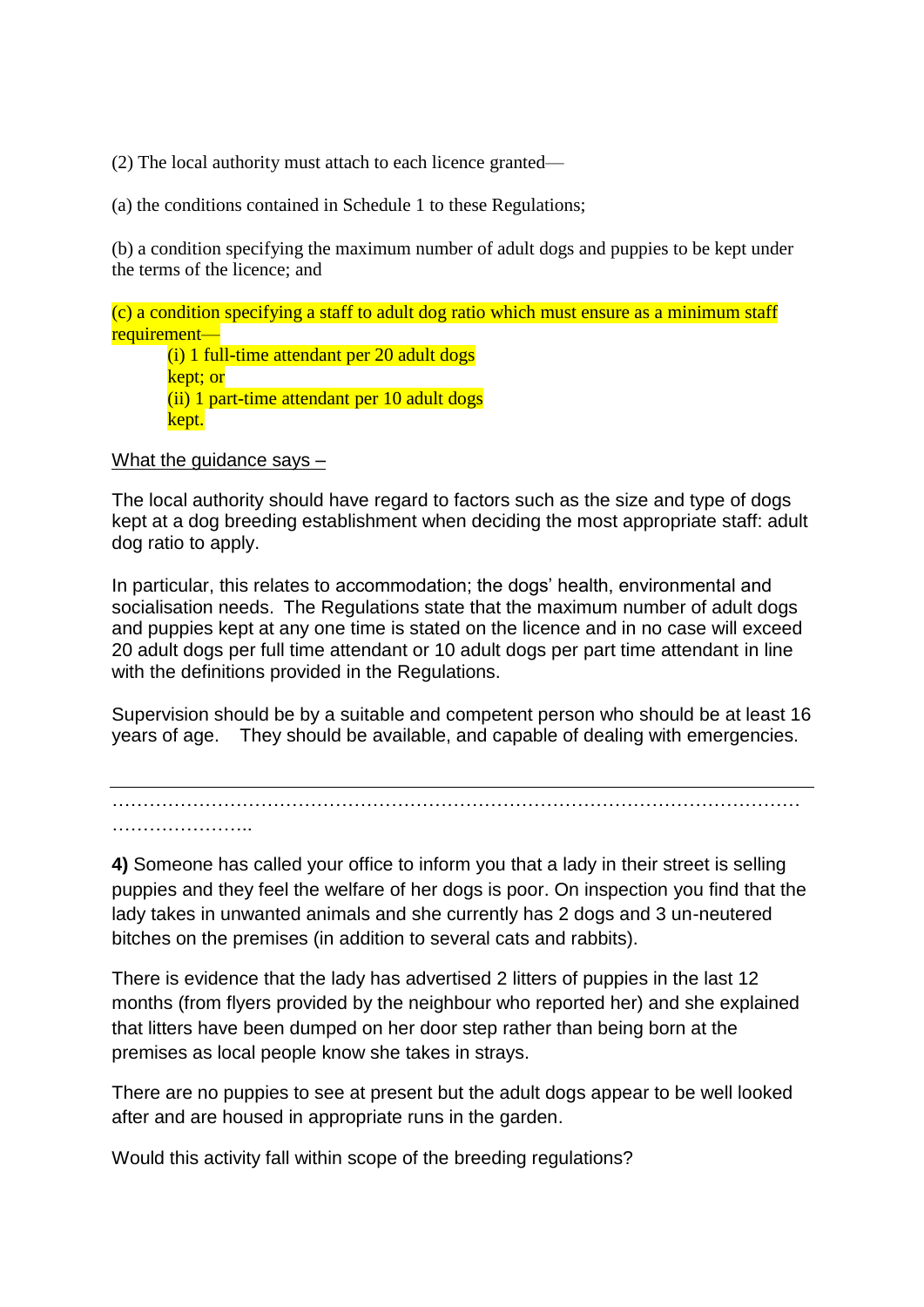# **Guv, We're unsure about this – does the face that point 3 refers to (1)(a) to (c) indicate that point (d) needs to be from the breeding bitches kept at the premises?**

## What the Regs say - **Dog breeding: interpretation**

**5.**—(1) A person carries on the activity of dog breeding for the purposes of section 13(1) of the Act if that person keeps on premises 3 or more breeding bitches and—

(a) breeds on those premises 3 or more litters of puppies in any 12 month period;

(b) advertises for sale from those premises a puppy or puppies born from 3 or more litters of puppies for sale in any 12 month period;

(c) supplies from those premises a puppy or puppies born from 3 or more litters of puppies in any 12 month period; or

(d) advertises a business of breeding or selling puppies from those premises.

(2) For the purposes of paragraph (1) any dog found on premises will be presumed to be kept by the occupier of those premises until the contrary is proved.

(3) For the purposes of paragraph (1)(a) to (c) it is immaterial whether or not the litters of puppies are bred from the breeding bitches referred to in paragraph (1).

………………………………………………………………………………………………… ………………….

**5)** A local hunt kennel has called your office to find out if they need to be licensed under the new Regulations. They explain that they have 50 hounds on site; 20 of which are un-neutered bitches although they only breed three of them per year (average litter size is 5). The hunt do not sell any puppies but they do loan them out to walkers when they are six months old to socialise them. Sometimes they swap the dogs with other hunt kennels after they are returned from the walkers. There are three full time staff on site.

Would this activity fall within scope of the breeding regulations?

## **Yes, they would need to be licensed.**

What the Regs say -

### **Dog breeding: interpretation**

**5.**—(1) A person carries on the activity of dog breeding for the purposes of section 13(1) of the Act if that person keeps on premises 3 or more breeding bitches and—

(a) breeds on those premises 3 or more litters of puppies in any 12 month period;